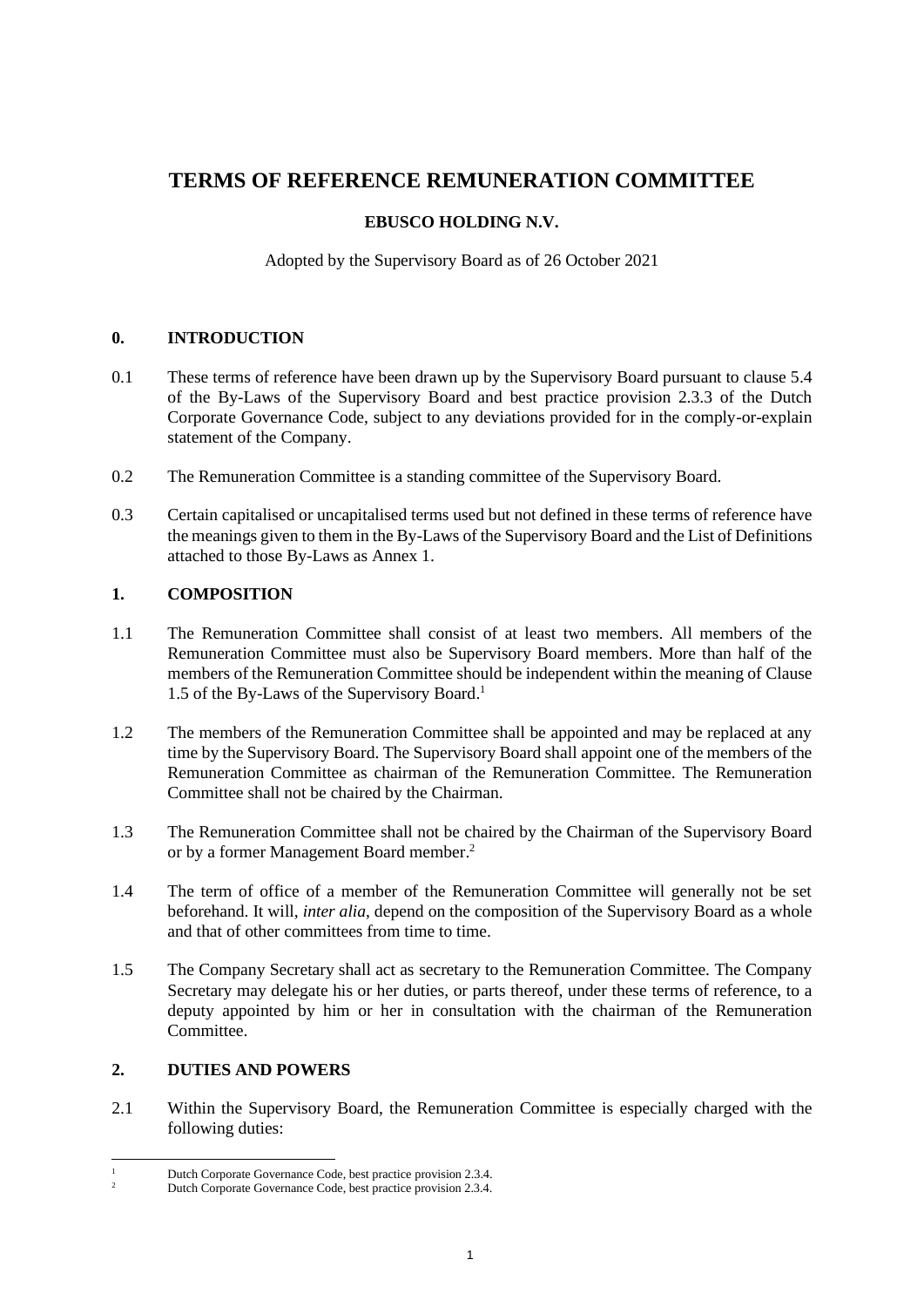- <span id="page-1-0"></span>(a) submitting a clear and understandable proposal to the Supervisory Board for the remuneration policy (which includes the severance pay) to be pursued for the Management Board members, which policy must include at least the subjects described in Section 2:135a of the Dutch Civil Code and whereby the following aspects should be considered in any event:<sup>3</sup>
	- (i) the objectives for the strategy for the implementation of long-term value creation;
	- (ii) the scenario analyses carried out in advance;
	- (iii) the pay ratios within the Company and the business connected with it;
	- (iv) the development of the market price of the shares;
	- (v) an appropriate ratio between the variable and fixed remuneration components; the variable remuneration component is linked to measurable performance criteria determined in advance, which are predominantly long-term in character;
	- (vi) if shares are being awarded, the terms and conditions governing this; shares should be held for at least five years after they are awarded; and
	- (vii) if share options are being awarded, the terms and conditions governing this and the terms and conditions subject to which the share options can be exercised; share options cannot be exercised during the first three years after they are awarded.
- (b) to make a proposal concerning the remuneration of the individual Management Board members; the proposal is drawn up in accordance with the remuneration policy that has been established and will, in any event, cover the remuneration structure, the amount of the fixed and variable remuneration components, the performance criteria used, the scenario analyses that are carried out and the pay ratios within the Company and the business connected with it; 4
- (c) if the Management Board has resolved to establish an Executive Committee as referred to in Clause 4 of the By-Laws of the Management Board: to prepare the annual meeting between the Supervisory Board and the Management Board regarding the remuneration of the members of the Executive Committee who are not Management Board members; 5
- (d) to prepare the Remuneration Report referred to in Clause 12.3 of the By-Laws of the Supervisory Board;<sup>6</sup> and
- (e) to make proposals to the Supervisory Board for the remuneration of the individual Supervisory Board members, which proposal for remuneration will be submitted to the General Meeting of Shareholders for adoption.

<sup>3</sup> Dutch Corporate Governance Code, best practice provision 3.1.2.

<sup>4</sup> Dutch Corporate Governance Code, best practice provision 3.2.1.

<sup>5</sup> Dutch Corporate Governance Code, best practice provision 3.1.3.

Dutch Corporate Governance Code, best practice provision 3.4.1.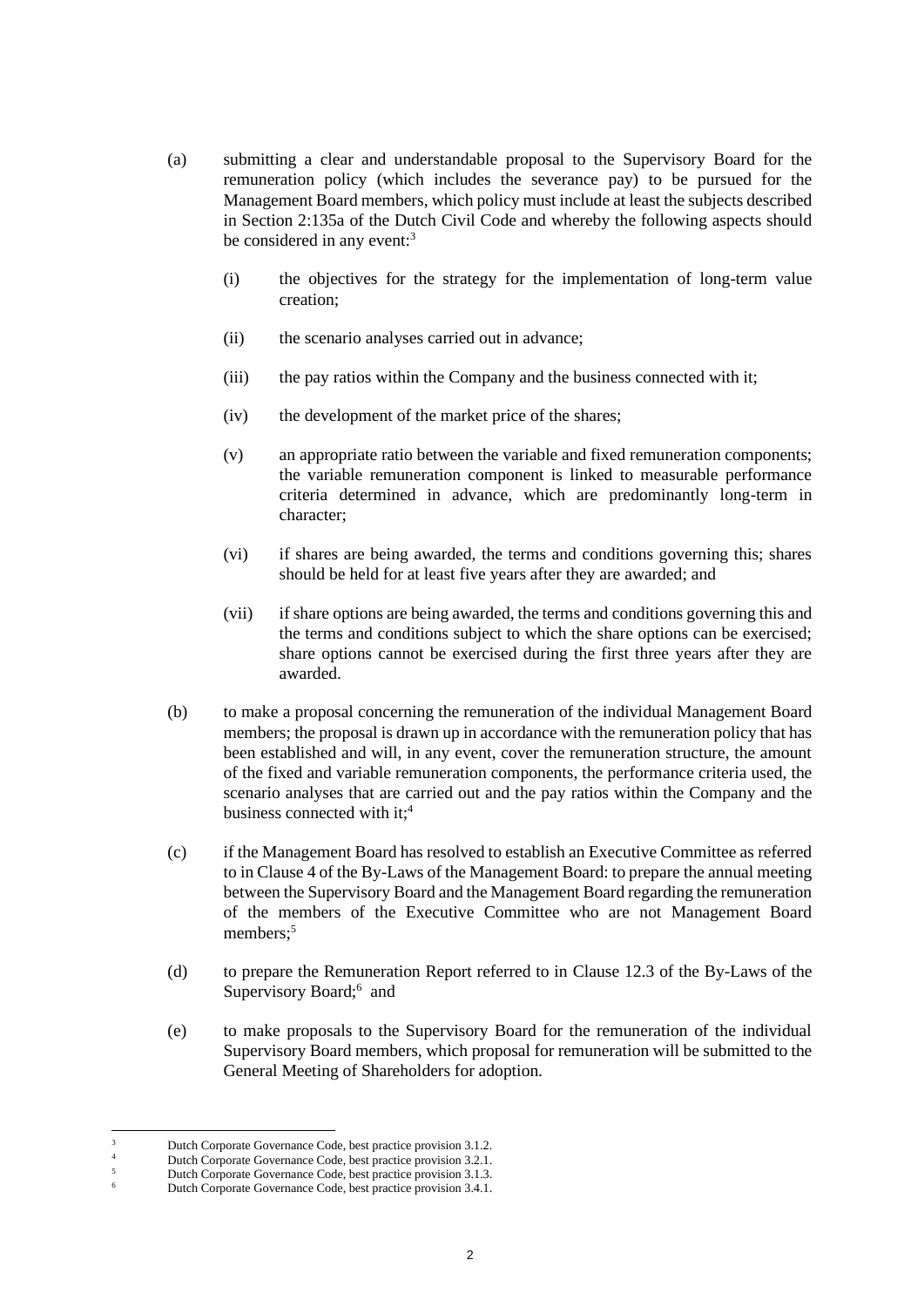- 2.2 When drafting the proposal for the remuneration of Management Board members, the Remuneration Committee takes note of individual Management Board members' views with regard to the amount and structure of their own remuneration. The Remuneration Committee should ask the Management Board members to pay attention to the aspects referred to in Clause  $2.1(a).<sup>7</sup>$  $2.1(a).<sup>7</sup>$
- 2.3 The Remuneration Committee may only exercise **s**uch powers as are explicitly delegated to it by the Supervisory Board and it may never exercise powers beyond those exercisable by the Supervisory Board as a whole.
- 2.4 The Remuneration Committee shall ensure that the main elements of the contract of a Management Board member with the Company shall be made public after it has been concluded, and in any event no later than the date of the notice calling the general meeting where the appointment or reappointment of the Management Board member will be proposed.<sup>8</sup>

### **3. MEETINGS**

- 3.1 The Remuneration Committee shall meet as often as required for a proper functioning of the Remuneration Committee. The Remuneration Committee shall meet at least twice a year and additionally whenever the chairman of the Remuneration Committee or two or more members have requested a meeting. The meetings are, as much as possible, scheduled annually in advance.
- 3.2 Meetings of the Remuneration Committee are in principle called by the secretary of the Remuneration Committee in consultation with the chairman of the Remuneration Committee. Save in urgent cases, to be determined by the chairman of the Remuneration Committee, the agenda for the meeting shall be sent at least seven working days before the meeting to all members of the Remuneration Committee. To the extent possible, written explanations and/or other related documents will be enclosed for each item on the agenda.
- 3.3 Meetings of the Remuneration Committee are generally held at the offices of the Company, but can also take place elsewhere. In addition, meetings of the Remuneration Committee can be held by telephone or video conference provided that all participants to the meeting can hear each other simultaneously.
- 3.4 The chairman of the Remuneration Committee shall set the agenda and chair the meeting of the Remuneration Committee.
- 3.5 The Remuneration Committee shall decide if and when the CEO should attend its meetings. The CEO shall not attend meetings of the Remuneration Committee where his own remuneration is discussed. In addition, the head of the HR department of the Company and/or independent experts may be invited to attend meetings of the Remuneration Committee. Each member of the Supervisory Board may attend meetings of the Remuneration Committee.
- 3.6 Each member of the Remuneration Committee has the right to cast one vote. All resolutions must be adopted by an absolute majority of the votes cast. If there is a tie in voting, the chairman of the Remuneration Committee shall have a casting vote.

Dutch Corporate Governance Code, best practice provision 3.2.2.

Dutch Corporate Governance Code, best practice provision 3.4.2.